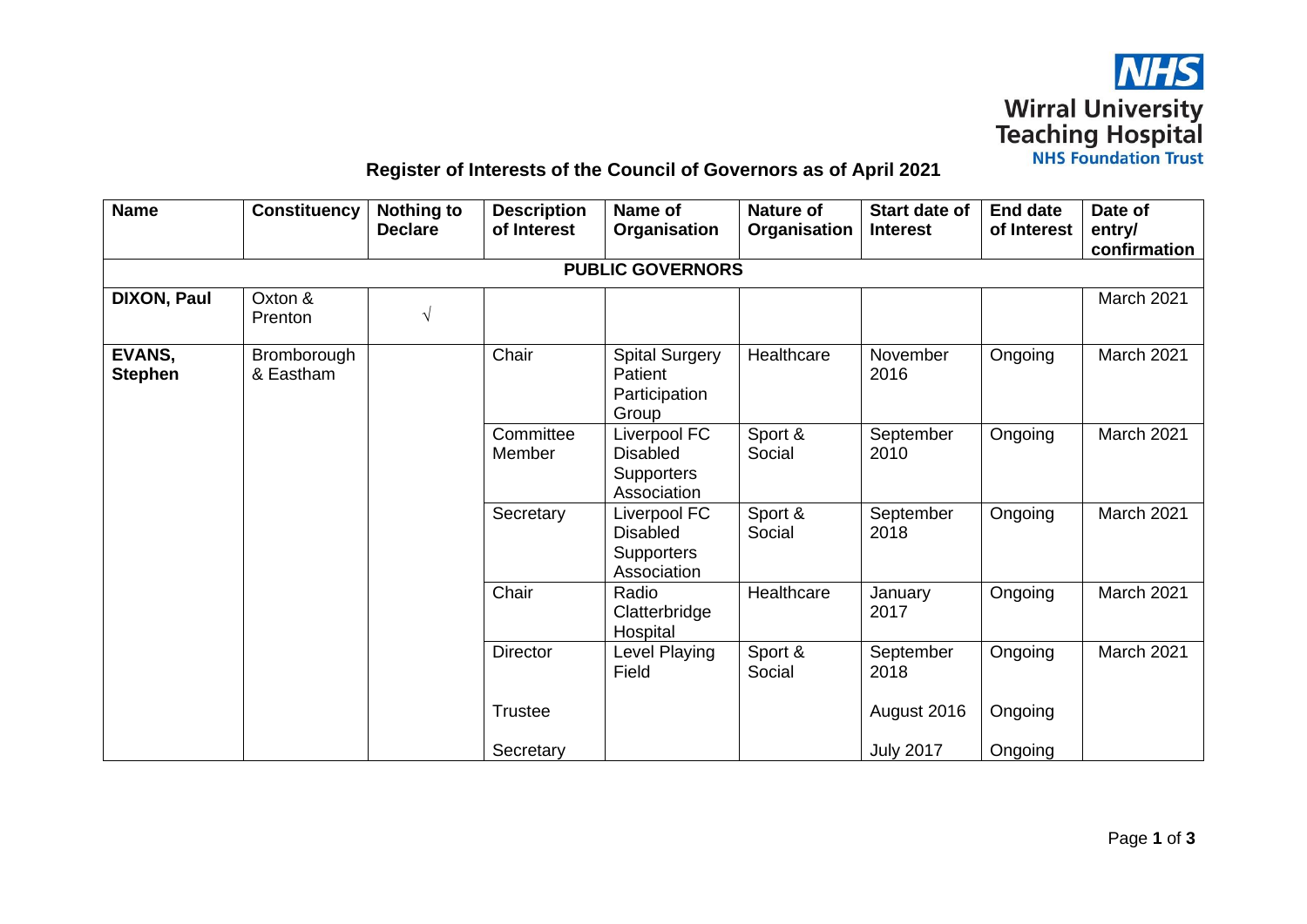| HILLHOUSE,<br><b>Sheila</b><br><b>HUME, Eileen</b> | New Brighton<br>& Wallasey<br>Greasby,         |           | Trustee<br>Member                       | Irish<br>Community<br>Care (Dale<br>Street,<br>Liverpool)           | Health &<br>Social Care<br>Health & | November<br>2018<br>2010 | Ongoing | March 2021<br><b>March 2021</b> |  |
|----------------------------------------------------|------------------------------------------------|-----------|-----------------------------------------|---------------------------------------------------------------------|-------------------------------------|--------------------------|---------|---------------------------------|--|
|                                                    | Frankby, Irby,<br>Upton &<br>Woodchurch        |           |                                         | <b>Upton Group</b><br>Practice<br>Patient<br>Participation<br>Group | Social Care                         |                          | Ongoing |                                 |  |
| PETERS, Allen                                      | Leasowe,<br>Moreton &<br>Saughall<br>Massie    | $\sqrt{}$ |                                         |                                                                     |                                     |                          |         | March 2021                      |  |
| RIMMER,<br><b>Frieda</b>                           | Birkenhead,<br>Tranmere &<br><b>Rock Ferry</b> | $\sqrt{}$ |                                         |                                                                     |                                     |                          |         | March 2021                      |  |
| THOMPSON,<br><b>Robert</b>                         | Heswall,<br>Pensby &<br>Thingwall              | $\sqrt{}$ |                                         |                                                                     |                                     |                          |         | March 2021                      |  |
| TINDALL,<br>Angela                                 | North West &<br><b>North Wales</b>             | $\sqrt{}$ |                                         |                                                                     |                                     |                          |         | March 2021                      |  |
| <b>STAFF GOVERNORS</b>                             |                                                |           |                                         |                                                                     |                                     |                          |         |                                 |  |
| <b>BOSTON,</b><br>Philippa                         | <b>Other Trust</b><br>staff                    | $\sqrt{}$ |                                         |                                                                     |                                     |                          |         | <b>March 2021</b>               |  |
| LATTEN,<br><b>Richard</b>                          | Medical<br><b>Practitioners</b><br>& Dentists  |           | Consultant in<br>Palliative<br>Medicine | <b>Wirral Hospice</b><br>St Johns                                   | Healthcare                          | April 2016               | Ongoing | March 2021                      |  |